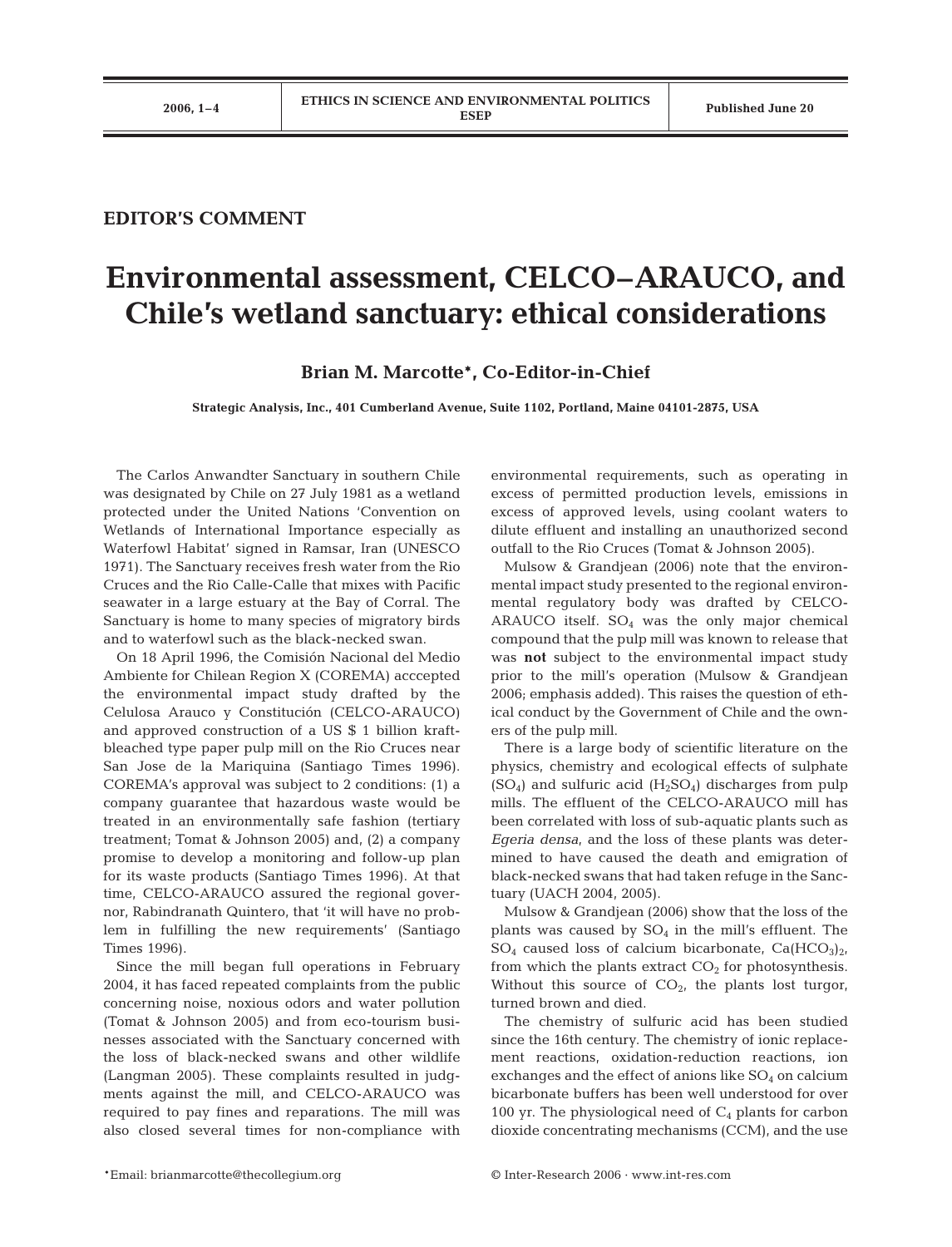of calcium bicarbonate by CCM's to enhance  $CO<sub>2</sub>$ concentrations in their local environment, was established in broad outline almost 30 yr ago. Therefore, the ecosystem effects reported by Mulsow & Grandjean (2006) were predictable to a reasonable degree of scientific certainty well before the design and construction of the CELCO-ARAUCO pulp mill. *The damage to the Carlos Anwandter Sanctuary resulting from the release of pulp mill effluents into the headwaters of the Sanctuary was predictable and preventable either by non-aquatic disposal or treatment of effluent (see below).*

There may be short-term responses to the  $SO_4$  pollution released by the CELCO-ARAUCO pulp mill. For example, one of the peer reviewers for the paper by Mulsow & Grandjean (2005) suggested simply adding calcium bicarbonate in the proper proportions to the mill's effluent to neutralize the effects of the sulfates and sulfuric acid on the Sanctuary. A well-designed study of such a short-term response could be done immediately.

Long-term responses, however, may be more profitable for the company and more ecologically responsible. For example, waste from the mill might be used as a resource by other industries and manufacturers, as modeled by McNeil et al. (2005). A survey of Internet resources shows that sulfuric acid is cleaned and recycled in the semiconductor industry. Why not at the CELCO-ARAUCO pulp mill? Sulfuric acid is used as a dehydrating reagent in organic chemical and petrochemical processes involving reactions such as nitration, condensation and dehydration; in the manufacture of fertilizers, glue, dyestuffs and explosives; in the oil refining industry for alkylation and purification of crude oil distillates; in the inorganic chemical industry, notably in the production of  $TiO<sub>2</sub>$  pigments, hydrochloric acid and hydrofluoric acid; in the metal processing industry, for pickling and de-scaling steel, leaching copper, extracting nickel and in the preparation of electrolytic mats for non-ferrous metal purification and plating; and in leather tanning, for sulfonation in detergent production and for organic sulfonation in the production of pharmaceuticals.

Sulphates like those released by the CELCO-ARAUCO pulp mill are used in production of fertilizers and fertilizer trace elements, in fermentation, in fire proofing, in manufacture of viscose rayon and in food additives.

With all these possible uses for the chemicals in the effluent of the CELCO-ARAUCO pulp mill, using the Rio Cruces and the Carlos Anwandter Sanctuary as a free corporate sewer lacks imagination and, worse, seems to constitute gross negligence for the operators of a publicly traded company. Could not the CELCO-ARAUCO mill be 'married' to one or more of these

other industrial applications to improve everyone's business activity and profit?

Pulp and paper production is a major source of income for Chile (Neira et al. 2002, World Resources Institute 2005). The pulp mill in question is operated by Celulosa Arauco y Constitución (CELCO), a subsidiary of the Chilean multinational timber company Forestal Arauco, one of the world's 10 largest pulp producers. 99.98% of Forestal Arauco is owned by Empresas Copec, of which 60.11 % is owned by AntarChile S.A., a company that in 2005 held its corporate meeting at CELCO headquarters, 150 El Golf Avenue, Santiago, Las Condes County, Metropolitan Region, Chile (SEC 2005a). In its United States Securities and Exchange Commission 6-K statement, dated May 2005 (SEC 2005a), AntarChile's President was Alberto Etchegaray Aubry and its voting Directors were Eduardo Navarro Beltrán (Empresas Copec S.A.: 113 127 452 shares), Manuel E. Besanilla Urrutia (Chilur S.A.: 24 746 shares) and José Tomás Guzmán Dumas (AntarChile S.A.: 95 shares). Edmundo Ernst Vallette acted as Secretary. AntarChile is managed by Jorge Andueza Fouque (Forbes 2006).

The 2005 revenue of AntarChile was US \$7.25 billion, with a net profit margin of 8.19% (Forbes 2006, SEC 2005a). Further, CELCO-ARAUCO stated in its 25 June 2005 filings with the US Securities and Exchange Commission regarding legal proceedings against the company that, 'We have determined that the suspension of operations at the Valdivia Mill resulted in a loss of sales of approximately US \$1 million per day and a loss of profit of approximately US \$250 000 per day (SEC 2005b) — a profit margin of 25 % for this mill alone.

The owners of the CEOCO-ARAUCO pulp mill and its parent corporation AntarChile could have profited greatly from an imaginative environmental impact study for the sulfate and sulfuric acid wastes their pulp mill produces, but they neglected to conduct such a study. Were the Government and company officials, including the individuals who own and operate the parent corporations, ignorant of the predictable effects of the mill's effluent? Why was the mill operated in blatant disregard of promises made to the regional regulatory officials and governor? Why was the mill operated in violation of production and emission limits? Were the owners grossly negligent? Did the owners not know an unlawful second outflow for their company's wastes had been built? Were their actions simply venal? Did CELCO-ARAUCO have to use the headwaters of the Carlos Anwandter Sanctuary to dump their wastes, given that the mill has a profit margin of 25% (SEC 2005b) and the parent corporation has a net profit of 8.19% (Forbes 2006, SEC 2005a) — both profit margins far above current bond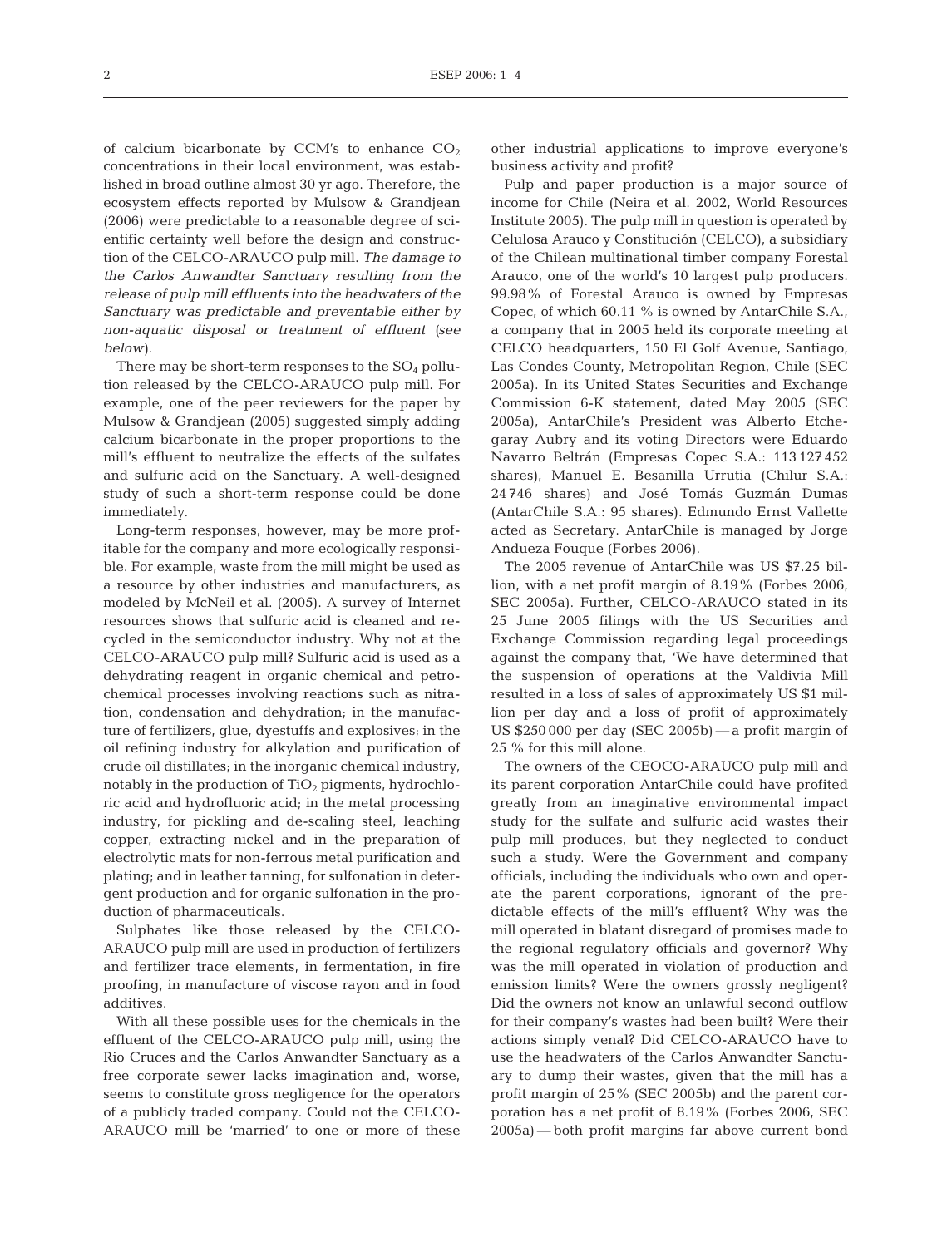yields? Are the owners of AntarChile so avaricious that a few tenths of a percent of profit could not be spent in treating or recycling the contents of the mill's effluent to save a Sanctuary?

Plainly, government officials and corporate owners have not acted honorably in this matter, and their unethical conduct has resulted in great damage to a Sanctuary of international importance. The people residing in the affected area have had the quality of their lives and livelihoods degraded.

Science speaks truly if certain rules are followed by regulators, assessors, enforcers and company owners.

- 1.Science can only disprove null hypotheses. In the case of environmental development, the null hypothesis is, 'The development is not safe for the environment.' Environmental impact assessments attempt to disprove this null hypothesis.
- 2.Assessment must be entirely separate from regulation, from enforcement and from business interests. Regulators, enforcers and developers cannot have a say, directly or indirectly, in the choice of assessment provider or in the final decisions concerning the variables to be measured or the methods to be used to conduct the study. These are matters for scientists alone. Accordingly, assessment requires a separate governing body composed of disinterested scientists. If an assessment required by this body is too expensive for the developer, either the government assists because of the expected value of the development or the assessment is not done and the development does not occur. This principle also applies to assessing the safety and effectiveness of, for example, drugs (e.g. Angell 2004, 2006), cosmetics, food additives, seafood harvest areas, fisheries and fisheries technologies.
- 3.There must be no conflicts of interest financial, political, or those caused by personal bias either favorable or unfavorable — among the regulators, environmental assessors, or enforcers.
- 4.Developers, regulators and impact assessors must view development in a comprehensive way. Economic development and environmental protection can be made one through the use of one company's waste as a resource for another or others. Thus, business models may be nested within business models to optimize resources and minimize waste. Developers must conceive of environmental impact assessments as an opportunity to improve their business model as well as protect the environment. They must be open to the possibility of better, perhaps nested, business models.
- 5.Owners of developments must keep their promises, must honor their oaths and abide by their freely offered word. The owners of Celulosa Arauco y Constitución (CELCO), Forestal Arauco, Empresas

Copec and AntarChile dishonored themselves, their family names and their employees by not operating the mill as they had promised.

- 6.Because the word of the owners of CELCO-ARAUCO can no longer be trusted, the company must be forced to operate the mill within permissible production and emission limits by paying the government of Chile to position enforcement agents directly in the mill. Further, employees of CELCO-ARAUCO must be taught the laws, regulations and special restrictions and/or promises under which the mill operates at the owners' expense. The educated employees then must be called upon publicly to disclose activities at the mill that violate these laws, regulations, restrictions and promises. No retribution against these whistle blowers can be tolerated. Thus, employees must self-regulate and refuse to undertake work that is illegal or contrary to regulation, restrictions or promise.
- 7.Developers like government regulators and enforcers must think through the predictable consequences of polluting an environment such as the Rio Cruces and the Carlos Anwandter Sanctuary, and those consequences should be proportionate to the damage done and to the economic size of the business. Large companies, especially dishonored ones like CELCO-ARAUCO, must pay more to feel the economic consequences of their wrongdoings. Thus, fines and reparations must not be fixed sums as a matter of law and regulation.
- 8.Finally, in a time of rapid climate change and rising sea levels, high elevation lands with drainage basins that capture potentially drinkable water, must be understood as held in trust for the future survival, not simple enjoyment, of human kind. No landowner should be allowed to diminish the future of human survival by polluting or despoiling such lands and drainage basins.

Had these simple principles been followed in the present case, a better and more profitable future might have been imagined and implemented for the paper industry and the residents of San Jose de la Mariquina, Valdivia and their environs.

## LITERATURE CITED

- Angell M (2004) The truth about the drug companies. Random House, New York
- Angell M (2006) Your dangerous drugstore. The New York Review of Books 53 (10) Available at: www.nybooks.com/ articles/19055
- Forbes (2006) Forbes 2000: AntarChile S. A. Available at: www.forbes.com/lists/2006/18/2044619.html
- Langman J (2005) Fighting for Chile's swans. Available at: www.chiletravel.com/chile/publish/article\_434.html
- McNeill J, Grant RG, van der Meulen A (2005) Integrated biosystems for resource conservation in rural industries: